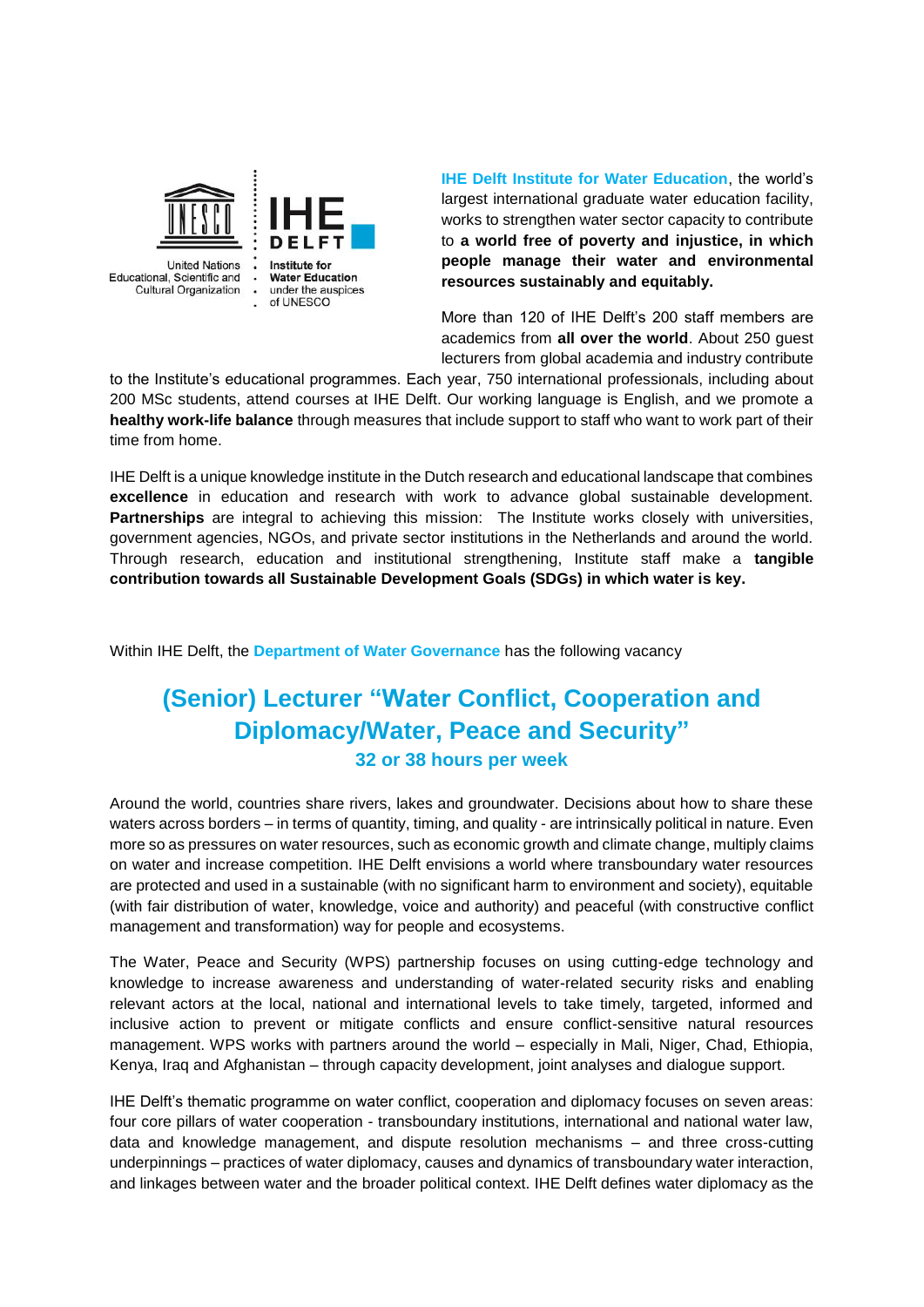facilitation of cooperation between states on shared water resources and the prevention and resolution of water related conflicts among them. In this understanding, water diplomacy is mostly about the process of establishing joint water governance arrangements to realize equitable and sustainable outcomes. IHE Delft has years of experience in developing and implementing activities related to transboundary water cooperation and water diplomacy. They range from education to building capacity on institutional arrangements and legal frameworks to negotiation training or supporting joint fact finding.

As part of the Water Conflict, Cooperation and Diplomacy team within the Department of Water Governance, you will be contributing to the team's work on water conflict and cooperation, water diplomacy and other related topics. This includes the management of related IHE projects or components thereof (in particular the Water, Peace and Security (WPS) partnership), the translation of research outputs and new analytical insights into educational and training activities as well as capacity development and institutional strengthening projects, with a strong focus on project management and implementation. This work will be done in collaboration with colleagues at IHE Delft and partner institutes in the Netherlands and around the world.

### **Responsibilities**

- Project management
	- $\circ$  Take a key role in the management of the overall Water, Peace and Security (WPS) partnership and its implementation by IHE as the lead partner of the consortium (which includes project management, budgeting, monitoring and reporting as well as liaising with funders);
	- $\circ$  Contribute to the Water, Peace and Security (WPS) partnership implementation through programmatic support, including the management and implementation of specific work packages (especially in Africa);
	- $\circ$  Organize project activities for various projects of the Water Conflict, Cooperation and Diplomacy team, such as the organization of conferences, workshops and training courses (including conceptualization, planning, implementation, logistics and reporting).
- Education and capacity development
	- $\circ$  Contribute to relevant modules within IHE's curriculum as well as to short and summer courses (based on candidate's background);
	- $\circ$  Contribute to capacity development activities, including tailor-made trainings in various regions and basins (training conceptualization and implementation);
	- o Contribute to and partly develop/implement as the main responsible person specific capacity development activities for WPS at the global level (including online learning) and the regional level;
	- o Contribute to the implementation of other project-related capacity development and knowledge-sharing events (such as workshops and trainings for academics and practitioners, institutional strengthening for partners in the Global South).
- Strategic development and partnerships
	- $\circ$  Manage communication and outreach activities (including social media and online outreach) for the Water Conflict, Cooperation and Diplomacy team;
	- $\circ$  Contribute to the development of IHE's water conflict, cooperation and diplomacy portfolio, in collaboration with partners in the Netherlands and abroad, including funding acquisition;
	- $\circ$  Contribute to the maintenance of IHE's networks and the implementation of joint activities with partners (joint publications, conferences, trainings, etc.).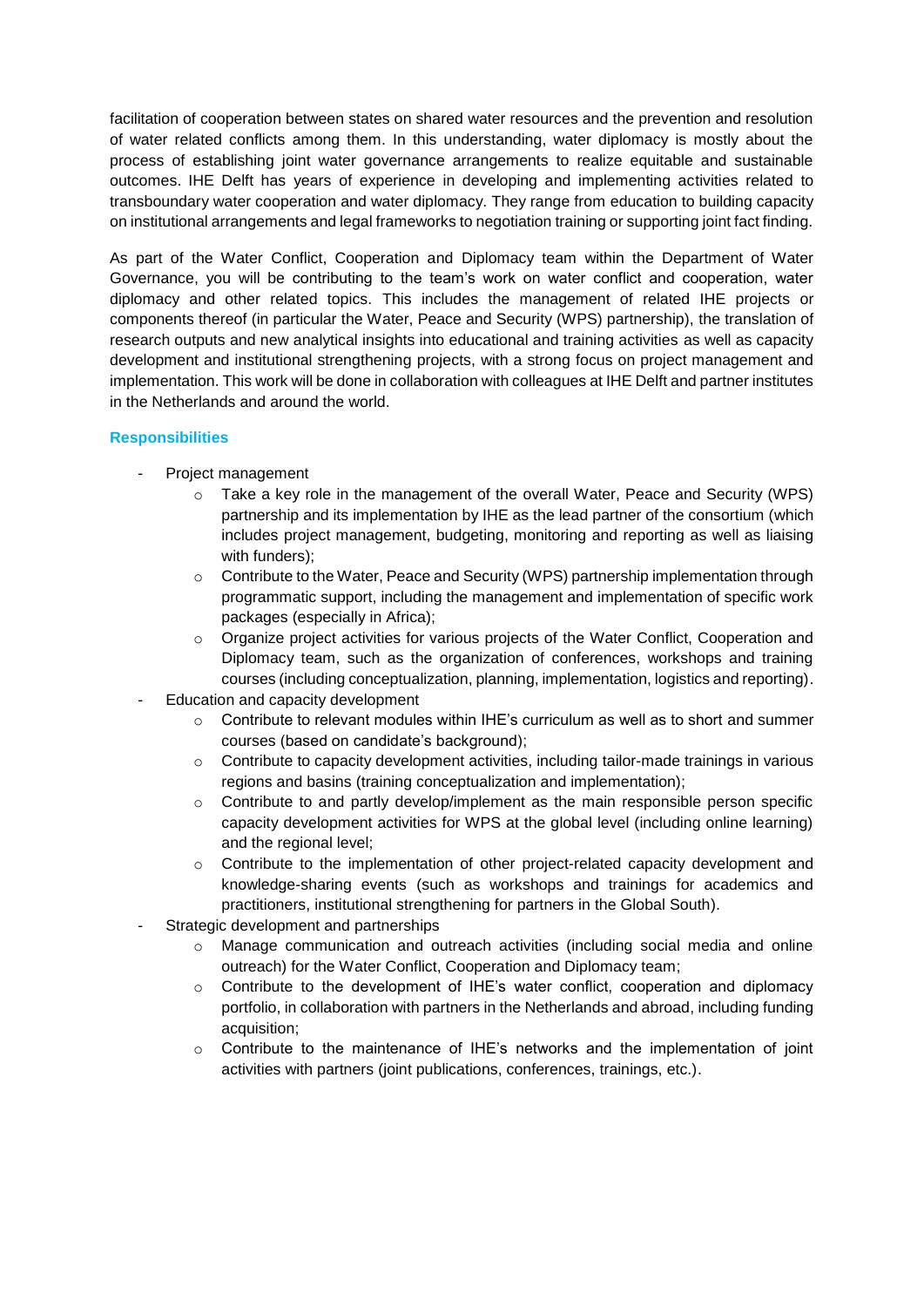### **Requirements**

The successful candidate

- Holds a Master's Degree or PhD (or equivalent) in a relevant discipline, such as political science, international relations, law, sociology, geography, environmental sciences, water resources management or related disciplines;
- Has proven experience in managing projects (including strategic planning, monitoring and evaluation, budgeting and reporting) and a keen interest in project management;
- Has proven experience in organizing workshops, conferences and other events (including conceptualization, preparation, logistics, etc.);
- Has proven experience or interest in implementing educational and/or capacity development activities (development of training courses, training materials, organization of workshops, etc.);
- Can communicate with both academic and practitioners communities and bridge between them, while being familiar with relevant current debates in both communities;
- Has excellent written and oral communication skills in English as well as good command of at least one additional language (in particular Arabic and/or French are highly desirable);
- Is a team player committed to contributing to excellent outcomes for the entire team in a collaborative manner, also in times of high workload and pressure;
- Has demonstrable experience of and affinity to working in and with the Global South, with experience in the Middle East and North Africa as well as Sub-Saharan Africa being of particular relevance;
- Is motivated and able to work in a multicultural, multilingual and interdisciplinary academic environment.

## **Terms of employment**

A competitive salary is offered depending on qualifications and experience and in accordance with the Collective Labour Agreement for Dutch Universities (VSNU). Candidates should be prepared to carry out short-term missions abroad.

The position is based in Delft, The Netherlands, with short missions abroad. A competitive salary is offered depending on qualifications and experience in accordance with the conditions of employment for Dutch Universities. The appointment implies entry into the Netherlands' Civil Service Pension Fund (ABP).

IHE Delft offers an attractive, multiple-choice employee benefits scheme, year-end bonus and generous pension scheme. We also offer 31 days leave based on a 38 hours working week.

## **Information and application**

Additional information can be obtained from Dr. Susanne Schmeier, [s.schmeier@un-ihe](mailto:s.schmeier@un-ihe.org)*.*org

Applications (in English), should respond specifically to the requirements, and can be sent until **21 June 2022** including curriculum vitae, a motivation letter and the names and contact details of two contactable referees (*as one PDF file with your family name as the filename*), to IHE Delft Institute for Water Education, attn. Human Resource Management (E[: recruitment@un-ihe.org\)](mailto:recruitment@un-ihe.org), PO Box 3015, 2601 DA Delft, The Netherlands, stating vacancy-number **22-WG-02.**

*By submitting your application for this vacancy, you agree with the privacy statement below:* 

*The personal data you share through your application file and other means will only be used by IHE Delft for the purpose of the recruitment and selection process in order to evaluate your suitability for the vacancy for which you have applied, as well as for communication purposes related to the vacancy. IHE Delft will process your personal details in accordance with the EU General Data Protection Regulation of 25 May 2018. For more information we refer you to the privacy statement of IHE Delft: https://www.un-ihe.org/privacy-statement*